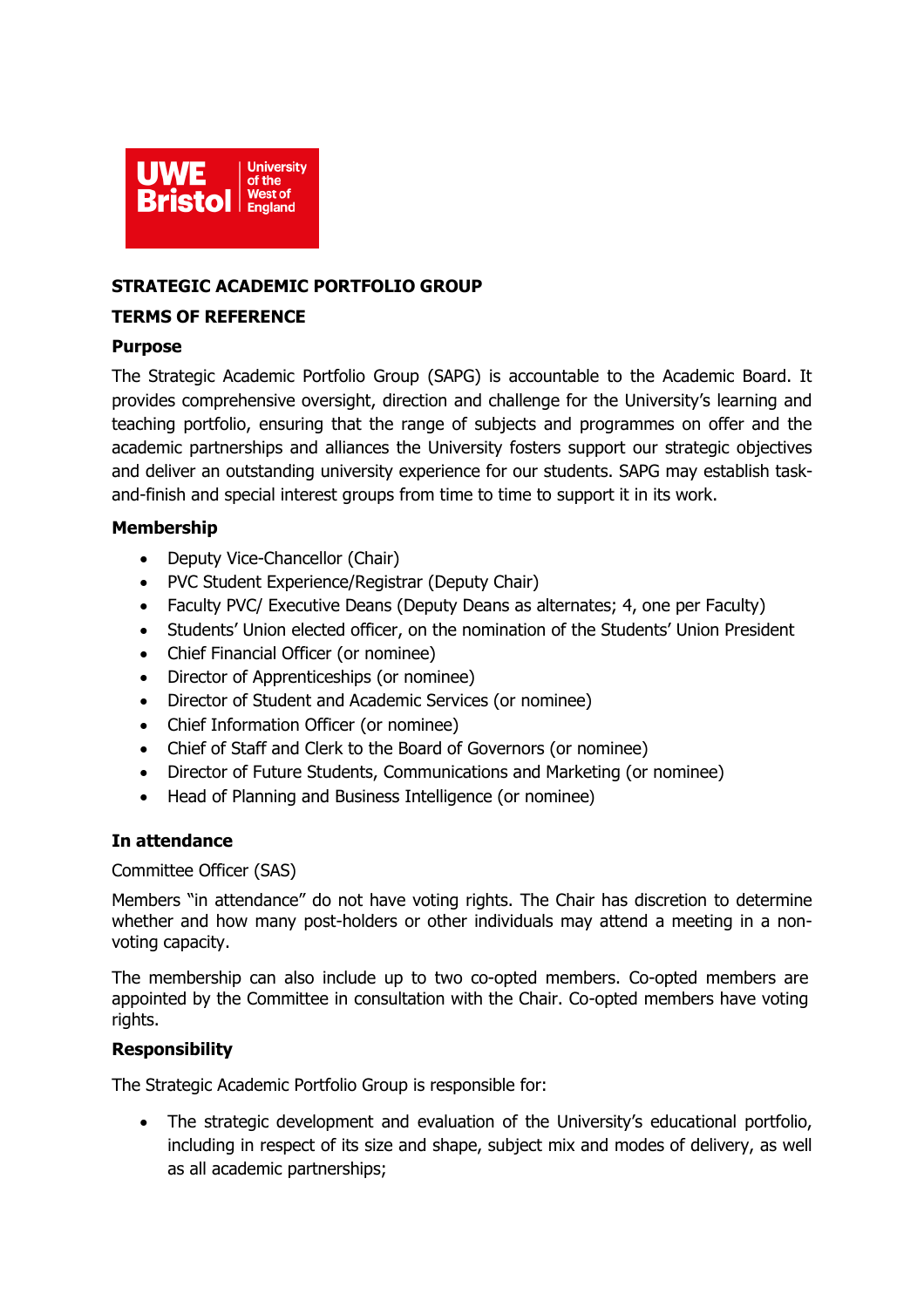- Monitoring and considering the performance of the educational portfolio as a whole, and of individual subject areas, programmes and partnerships, against the University's strategic ambitions, and advising on actions in response;
- Defining and ensuring consistent application of the criteria against which individual proposals for developments and adaptations to the University's portfolio are assessed, ensuring an appropriate balance between intellectual, pedagogic, financial, commercial and reputational factors, as well as strategic fit;
- Identifying, scrutinising and making recommendations to Academic Board on proposals for new subject areas, programmes, modes of delivery and academic partnerships, as well as of major revisions to the existing portfolio, ensuring an appropriate balancing of potential risks and rewards and of short-, medium- and longer-term perspectives;
- Maintaining an overview of the outcome of any decisions delegated to Faculties regarding the educational portfolio;
- Ensuring the consistent use of Award titles;
- Ensuring active consideration of equality, diversity and inclusion in the conduct of its business;
- Ensuring any task-and-finish groups or special interest groups it creates can discharge their functions, having Terms of Reference with clear responsibilities and delegated authorities;
- Evaluating annually its performance and that of any groups it creates to ensure academic governance arrangements enhance institutional performance and add value.

# **Accountability**

The Strategic Academic Portfolio Group is accountable to Academic Board and reports to it on:

- Proposals for new policies and frameworks within its area of competence;
- Proposals for changes to its terms of reference, membership or priorities or to those of any sub-groups established to support delivery of its terms of reference;
- Any matters or priority areas referred to it for action by the Chair of Academic Board or Directorate.

SAPG provides an annual assurance report to Academic Board, through which it demonstrates how it has fulfilled its Terms of Reference and assesses its own effectiveness. The requirements for the report will be specified by Academic Board.

## **Administration**

The Strategic Academic Portfolio Group will meet up to six times a year. The duration of meetings will be no longer than three hours. The Quorum for meetings is one-third of members eligible to attend.

Co-opted members will serve a maximum three-year term.

A committee officer will be identified to support the Chair in the effective and efficient conduct of the Committee's business.